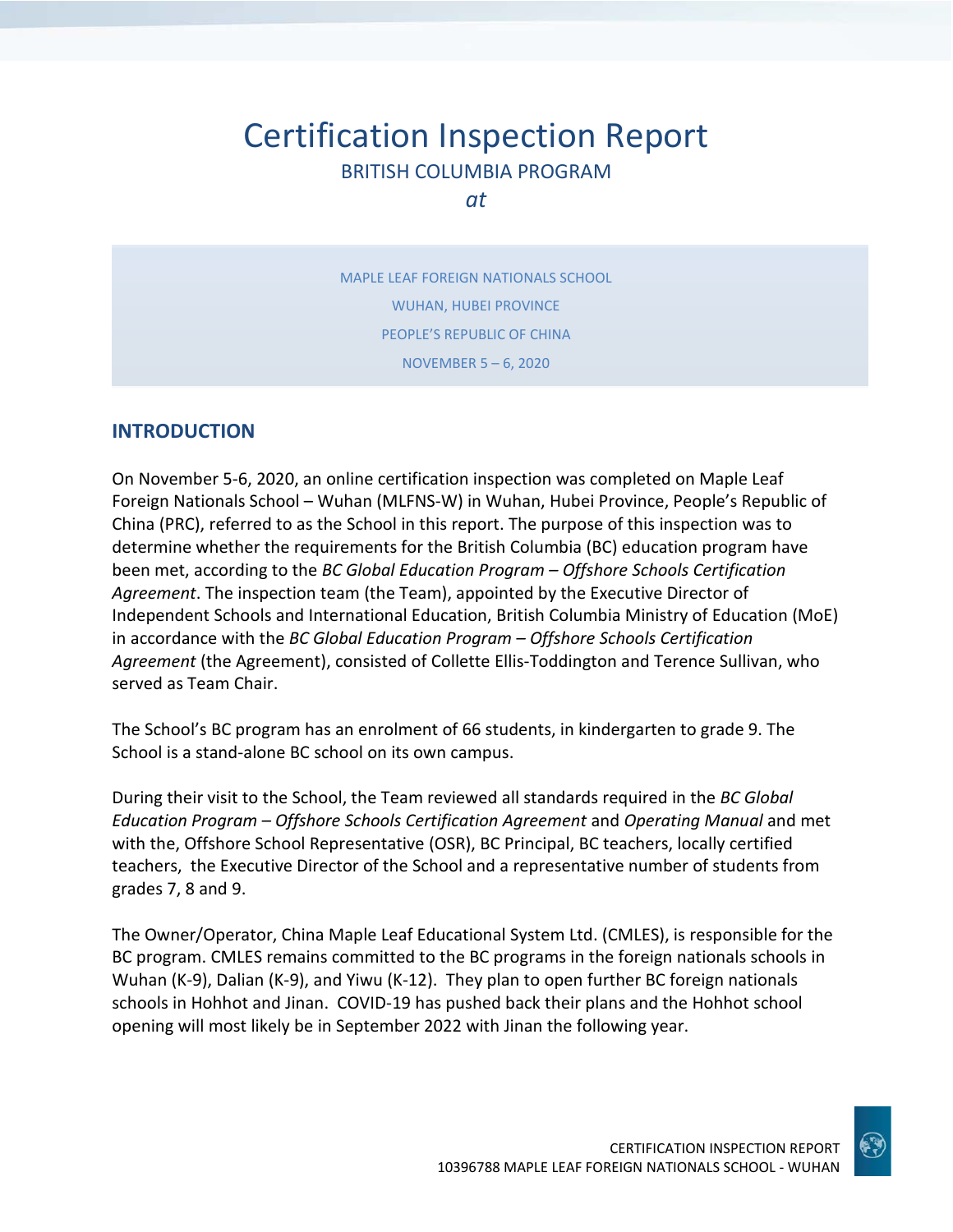Maple Leaf international schools (grades 10-12) will leave the BC program in 2 years. Maple Leaf presently has eleven high schools in China offering the BC program, three foreign nationals schools in China, 57 pre-kindergarten elementary and middle schools in China, three high schools in Canada, one on the campus of Thompson Rivers University in Kamloops and one on the campus of Kwantlen Polytechnic University in Richmond and one in Ontario. CMLES also operates schools in Australia, Singapore and Malaysia.

The BC program's philosophy, objectives and special features include: the CMLES educational philosophy which is based on the belief that through blending the best of the innovations and higher level thinking western educational model with the cultural richness and discipline of the traditional Chinese educational model, students will be best prepared to meet the challenges of living and working in a more internationalized society.

The Team would like to thank Maple Leaf Foreign Nationals School – Wuhan for its hospitality, cooperation and preparedness for the inspection visit.

| report.                 |                                                                                                                                                                                                                                                                                                                                                                                                                        |             | The School has satisfactorily addressed requirements contained in the previous inspection    |
|-------------------------|------------------------------------------------------------------------------------------------------------------------------------------------------------------------------------------------------------------------------------------------------------------------------------------------------------------------------------------------------------------------------------------------------------------------|-------------|----------------------------------------------------------------------------------------------|
| $\boxtimes$ Requirement | Requirement                                                                                                                                                                                                                                                                                                                                                                                                            | Requirement | Not                                                                                          |
| Comment:                | <b>Partially Met</b><br>Not Met<br>Applicable<br>Met<br>The School last year had one non-certified teacher who was not able to receive their<br>certification from the Teacher Certification Branch (TCB). As a result, the teacher could no<br>longer be employed at the School and their employment ended in April of this year. The<br>Principal assumed the teacher's duties for the remainder of the school year. |             |                                                                                              |
| Commendation:           | The School and the Principal are to be commended for taking the necessary steps in the<br>from the previous inspection was met.                                                                                                                                                                                                                                                                                        |             | midst of the school year and in the midst of the COVID-19 crisis to see that the requirement |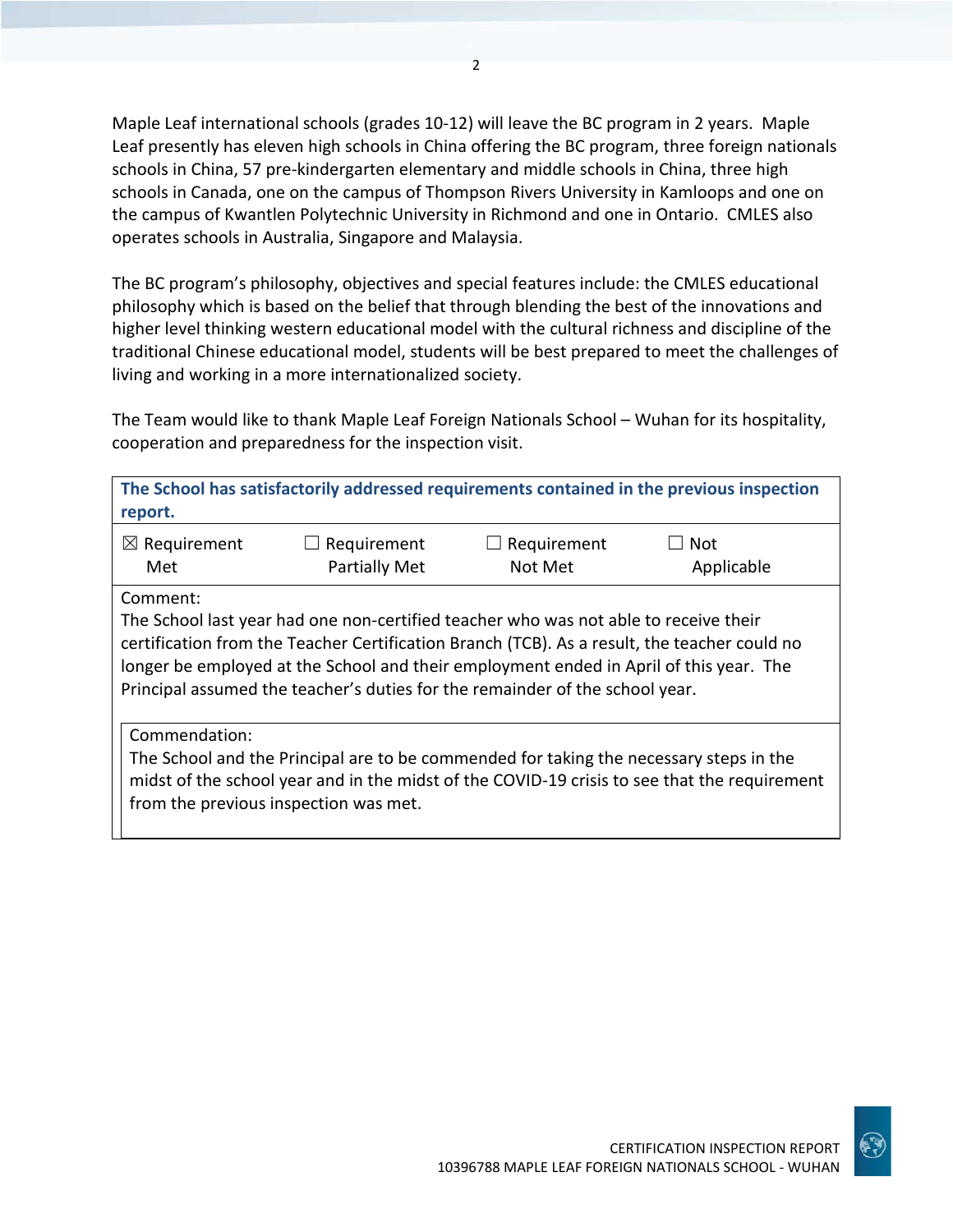#### **BUSINESS PLAN 1.0**

| The Owner/Operator has submitted a business plan to the BC Ministry of Education,            |                                               |                                                                                                  |  |
|----------------------------------------------------------------------------------------------|-----------------------------------------------|--------------------------------------------------------------------------------------------------|--|
|                                                                                              | confirming the sustainability of the program. |                                                                                                  |  |
|                                                                                              |                                               |                                                                                                  |  |
| $\boxtimes$ Requirement                                                                      | Requirement                                   | Requirement                                                                                      |  |
| Met                                                                                          | <b>Partially Met</b>                          | Not Met                                                                                          |  |
| Comment:                                                                                     |                                               |                                                                                                  |  |
|                                                                                              |                                               | Enrolment at the School has increased every year for the past four years. The School had an      |  |
|                                                                                              |                                               |                                                                                                  |  |
|                                                                                              |                                               | enrolment of 50 students four years ago and reached 115 students this past year prior to         |  |
| COVID-19.                                                                                    |                                               |                                                                                                  |  |
|                                                                                              |                                               |                                                                                                  |  |
|                                                                                              |                                               | China Maple Leaf Educational System Ltd. has a five-year plan for the School and has an          |  |
|                                                                                              |                                               | objective of reaching 200 students by the end of that five-year plan. The Principal is heavily   |  |
|                                                                                              |                                               | involved in a number of recruitment efforts to promote the School in the region. He attends      |  |
| government sponsored events. He is in contact with the foreign consulates in the area which  |                                               |                                                                                                  |  |
| include Britain, France, the United States and South Korea. Canadian Consulate staff will be |                                               |                                                                                                  |  |
|                                                                                              |                                               |                                                                                                  |  |
| visiting the School and will be providing information on the School to Canadians who are or  |                                               |                                                                                                  |  |
|                                                                                              |                                               | will be living in the area. Wuhan is also the center of the international high-tech industry and |  |
|                                                                                              |                                               | the Executive Director of the School is in constant contact with the human resources             |  |
| departments of the international companies located in Wuhan. Students are gradually          |                                               |                                                                                                  |  |

coming back to the School as the COVID-19 crisis diminishes in Wuhan.

The business plan confirms the sustainability of the program.

## **INSPECTION CATALOGUE 2.0**

| 2.02 The Owner/Operator meets all requirements as set forth in the BC Global Education                                                                                                             |  |  |  |
|----------------------------------------------------------------------------------------------------------------------------------------------------------------------------------------------------|--|--|--|
| Program Offshore Schools Certification Agreement (the Agreement).                                                                                                                                  |  |  |  |
| $\boxtimes$ Requirement<br>$\Box$ Requirement<br>$\Box$ Requirement<br>Partially Met<br>Not Met<br>Met                                                                                             |  |  |  |
| Comment:<br>The Certification Agreement which encompasses all the BC schools in the China Maple Leaf<br>system is presently being negotiated with the BC Ministry of Education. These negotiations |  |  |  |

system is presently being negotiated with the BC Ministry of Education. These negotiations are nearing completion.

The Owner/Operator meets the requirements and the criteria outlined in the Certification Agreement and meets the commitments outlined in section 8 of the Agreement. Tuition and fees are included in all promotions for the school online, through presentations by the Principal and executive director and through brochures which are distributed to the parents of potential students when the parents tour the School.

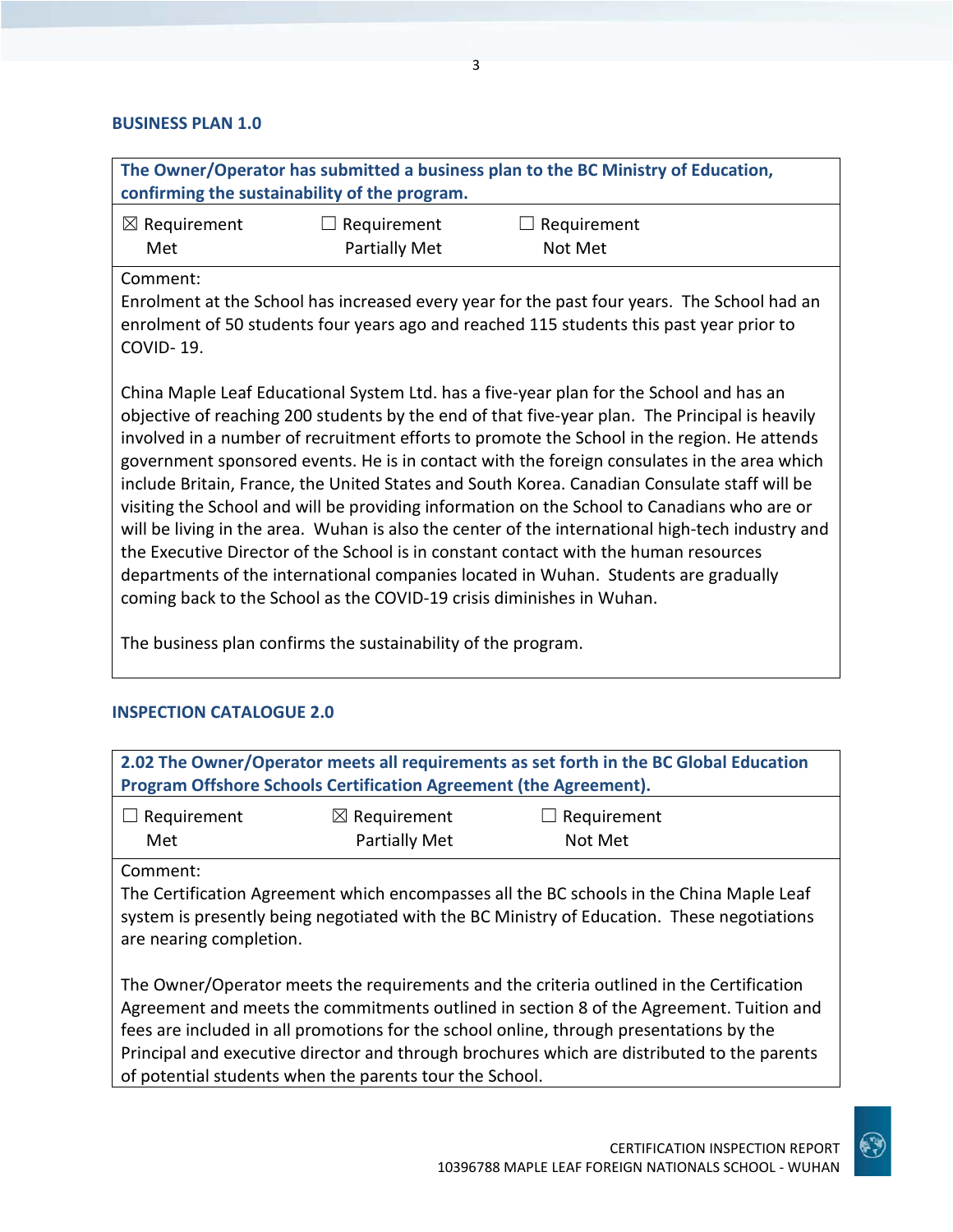The OSR and the Principal have been made aware of their obligations to report the dismissal, suspension or discipline of a BC-certified teacher as outlined in section 17.00 of the Agreement.

**2.03 The Owner/Operator has written approval from the appropriate government entity to operate the offshore school, as outlined in section 5.03 of the Agreement.**

| $\boxtimes$ Requirement | $\Box$ Requirement   | $\Box$ Requirement |
|-------------------------|----------------------|--------------------|
| Met                     | <b>Partially Met</b> | Not Met            |

Comment:

The School has provided documentation which includes a letter from the Wuhan Education Bureau (No200750) giving permission to establish the school, an approval from the Hubei provincial Department of Education, dated September 26, 2018 which is valid until November 2021, a memorandum of understanding between the Wuhan Education Bureau and the BC Ministry of Education with supporting documentation dated August 20 and September 25, 2018. All documentation submitted is in Mandarin and English.

The School has the approvals outlined in section 5.03 of the Agreement.

| 2.04-2.05 The School meets local building, safety and cafeteria codes and regulations. The                                                                                                                                                                                                                                                                                                                                                              |                                                                 |                                                                                                                                                                                                                                                                                                                                                                                                                                                                                  |  |
|---------------------------------------------------------------------------------------------------------------------------------------------------------------------------------------------------------------------------------------------------------------------------------------------------------------------------------------------------------------------------------------------------------------------------------------------------------|-----------------------------------------------------------------|----------------------------------------------------------------------------------------------------------------------------------------------------------------------------------------------------------------------------------------------------------------------------------------------------------------------------------------------------------------------------------------------------------------------------------------------------------------------------------|--|
|                                                                                                                                                                                                                                                                                                                                                                                                                                                         | facilities are deemed to be suitable to support the BC program. |                                                                                                                                                                                                                                                                                                                                                                                                                                                                                  |  |
| $\boxtimes$ Requirement<br>Met                                                                                                                                                                                                                                                                                                                                                                                                                          | $\Box$ Requirement<br><b>Partially Met</b>                      | Requirement<br>Not Met                                                                                                                                                                                                                                                                                                                                                                                                                                                           |  |
| Comment:                                                                                                                                                                                                                                                                                                                                                                                                                                                |                                                                 |                                                                                                                                                                                                                                                                                                                                                                                                                                                                                  |  |
| The Team viewed a Food Distribution Permit for Catering Services Premises which is valid<br>until October 22, 2023. The School also submitted planning approval documentation dated<br>August 24, 2011 and other planning documents which were also approved by local<br>government in 2011 allowing the establishment of the School. The Team also examined<br>several agreements related to the School and extensive emergency evacuation procedures. |                                                                 |                                                                                                                                                                                                                                                                                                                                                                                                                                                                                  |  |
| China Maple Leaf Education System Ltd. has provided a letter dated July 12, 2018 to all the<br>schools which allows for the continued education of students if a school has to be closed on a<br>temporary or permanent basis.                                                                                                                                                                                                                          |                                                                 |                                                                                                                                                                                                                                                                                                                                                                                                                                                                                  |  |
|                                                                                                                                                                                                                                                                                                                                                                                                                                                         |                                                                 | As a result of COVID-19 all students and staff in the School must wear masks at all times while<br>they are interacting with one another. Students and staff must maintain social distancing<br>when they are not in class and all staff and students have to undergo a daily temperature<br>check. All residents of Wuhan had to undergo testing and there are very strict quarantine<br>requirements for anyone entering China from other countries. China has recently banned |  |

CERTIFICATION INSPECTION REPORT 10396788 MAPLE LEAF FOREIGN NATIONALS SCHOOL - WUHAN

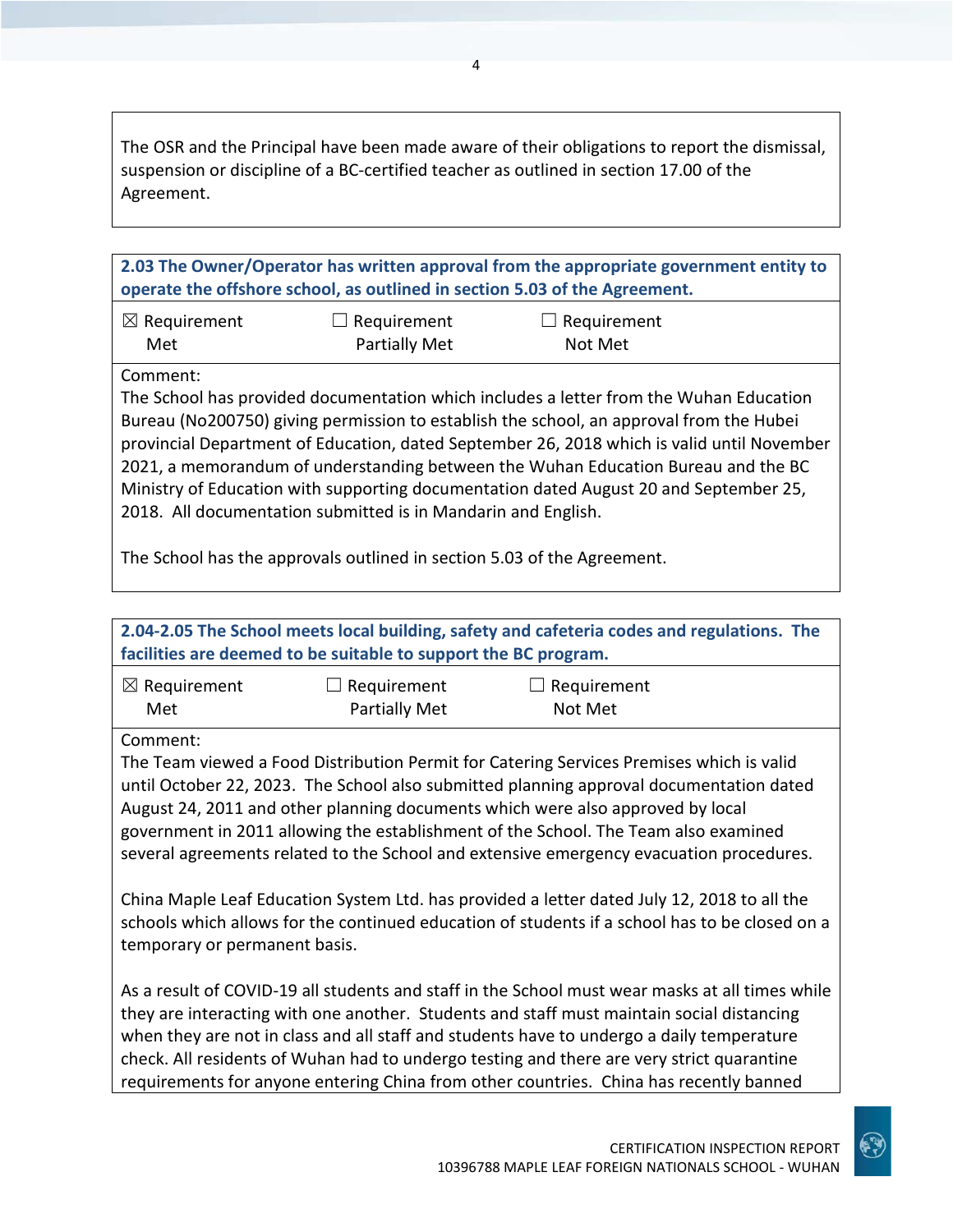those entering China from specific countries where there have been recent high numbers of COVID-19 cases.

All documentation submitted related to building, safety and cafeteria codes and regulations is in Mandarin and English.

The facilities are deemed to be suitable to support the BC program.

**2.06 Offshore School Representative (OSR) - The Owner/Operator must appoint an individual to act as offshore school representative. This individual must be confirmed by the province and must meet all of the requirements set out in section 14 of the Agreement.**

| $\boxtimes$ Requirement | $\Box$ Requirement | $\Box$ Requirement |  |
|-------------------------|--------------------|--------------------|--|
| Met                     | Partially Met      | Not Met            |  |

## Comment:

The Owner/Operator has appointed Mr. Jim Beeke as the Offshore School Representative (OSR) for China Maple Leaf Educational System Ltd. During the inspection, the OSR was represented by the Assistant Superintendent of BC Programs at CMLES. The Assistant Superintendent is aware of the obligation of the OSR to report critical information relating to changes in the operation of the School or ownership structure that could significantly impact the School's operations.

## Commendation:

The Team commends the Assistant Superintendent of China Maple Leaf Educational Systems, who represented the OSR for the School during the inspection, for being present and supportive throughout the inspection.

| catalogue for offshore schools.                                                                                                                  |                              | 2.07 The Principal meets the requirements as outlined in section 2.07 of the inspection                                                                                                                                                                                                                                                                                                                                                                                            |  |
|--------------------------------------------------------------------------------------------------------------------------------------------------|------------------------------|------------------------------------------------------------------------------------------------------------------------------------------------------------------------------------------------------------------------------------------------------------------------------------------------------------------------------------------------------------------------------------------------------------------------------------------------------------------------------------|--|
| $\boxtimes$ Requirement<br>Met                                                                                                                   | Requirement<br>Partially Met | Requirement<br>Not Met                                                                                                                                                                                                                                                                                                                                                                                                                                                             |  |
| Comment:                                                                                                                                         |                              | The Principal has been with China Maple Leaf Educational Systems for 10 years. He has<br>served as a classroom teacher at the high school level, a social studies department head, an<br>education coordinator and a vice principal at the high school level. He holds a B.A., a B.Ed.<br>and a Masters in Educational Leadership from Vancouver Island University. He has been the<br>Principal at Maple Leaf Foreign Nationals School - Wuhan for four years. He has continually |  |
| improved his qualifications by taking online courses and continued to do so during the<br>COVID-19 crisis in the spring and summer of this year. |                              |                                                                                                                                                                                                                                                                                                                                                                                                                                                                                    |  |

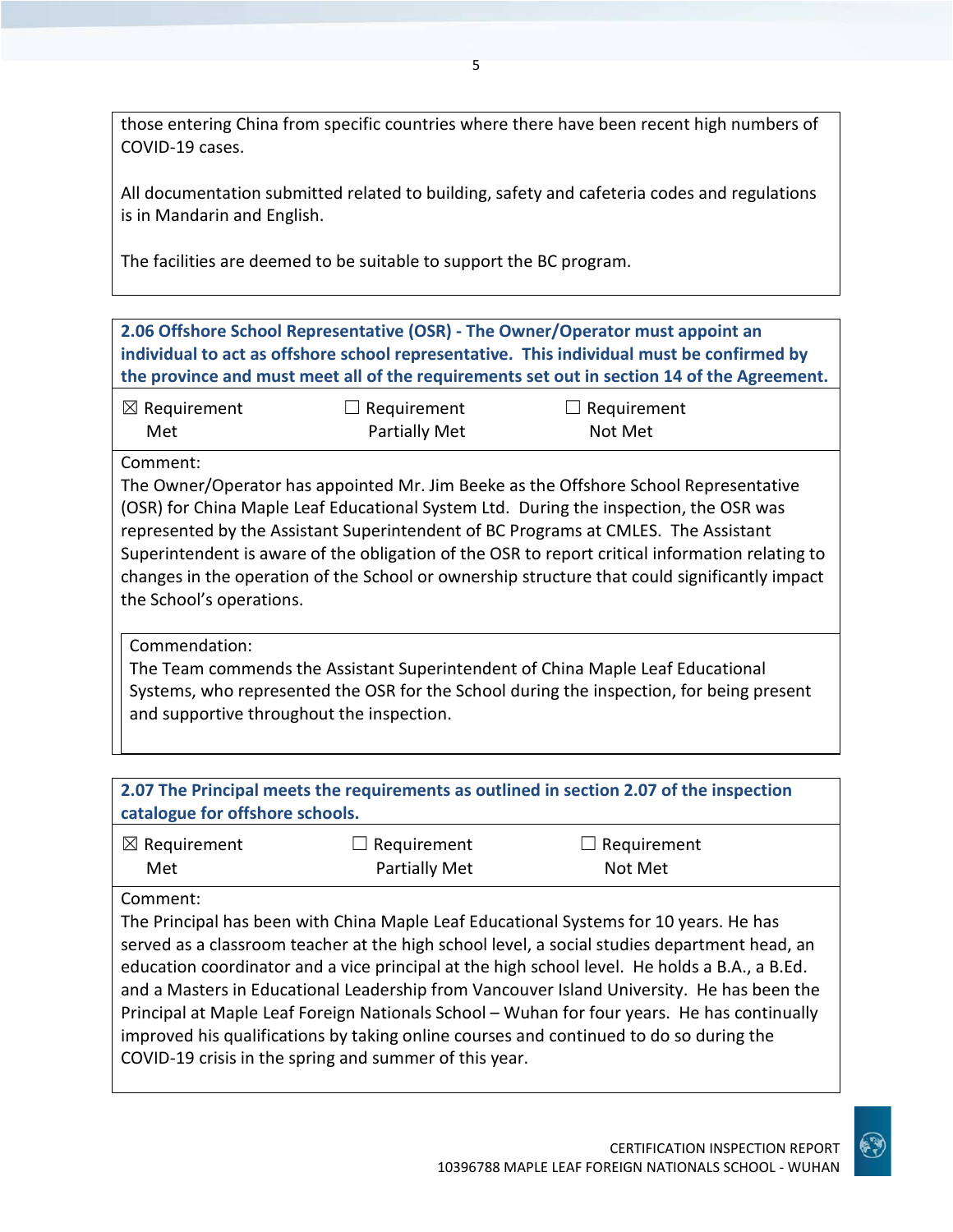The Principal fully meets the requirements as outlined in section 2.06 of the inspection catalogue.

Commendation:

The Principal is to be commended for his commitment to the students and the staff of the School as well as his continual promotion of the school and his maintaining a connection with students and their families throughout the COVID-19 crisis.

**2.08 The School meets the administrative support requirements as outlined in section 2.08 of the inspection catalogue for offshore schools.**

| $\boxtimes$ Requirement | $\Box$ Requirement   | $\Box$ Requirement |
|-------------------------|----------------------|--------------------|
| Met                     | <b>Partially Met</b> | Not Met            |

Comment:

The School has 1 FTE principal, 1 FTE secretary, 1 FTE executive director and a Chinese headmaster who does not have an office at the School. The School is also supported by the central office of the China Maple Leaf Educational System.

The School meets the administrative support requirements outlined in the catalogue.

| 2.09 The School meets the Student Record requirements as outlined in section 2.09 of the<br><b>Inspection Catalogue for offshore schools.</b>                                                                                                             |                                     |                        |  |
|-----------------------------------------------------------------------------------------------------------------------------------------------------------------------------------------------------------------------------------------------------------|-------------------------------------|------------------------|--|
| $\boxtimes$ Requirement<br>Met                                                                                                                                                                                                                            | Requirement<br><b>Partially Met</b> | Requirement<br>Not Met |  |
| Comment:<br>The Team reviewed 15 student files selected at random. Each file examined contained all the<br>items required as outlined in section 2.09 of the inspection catalog. Each student file<br>contained updated student and parent consent forms. |                                     |                        |  |
| Commendation:<br>The clerical staff at the School is to be commended for their efficient, comprehensive and<br>well-organized student files.                                                                                                              |                                     |                        |  |

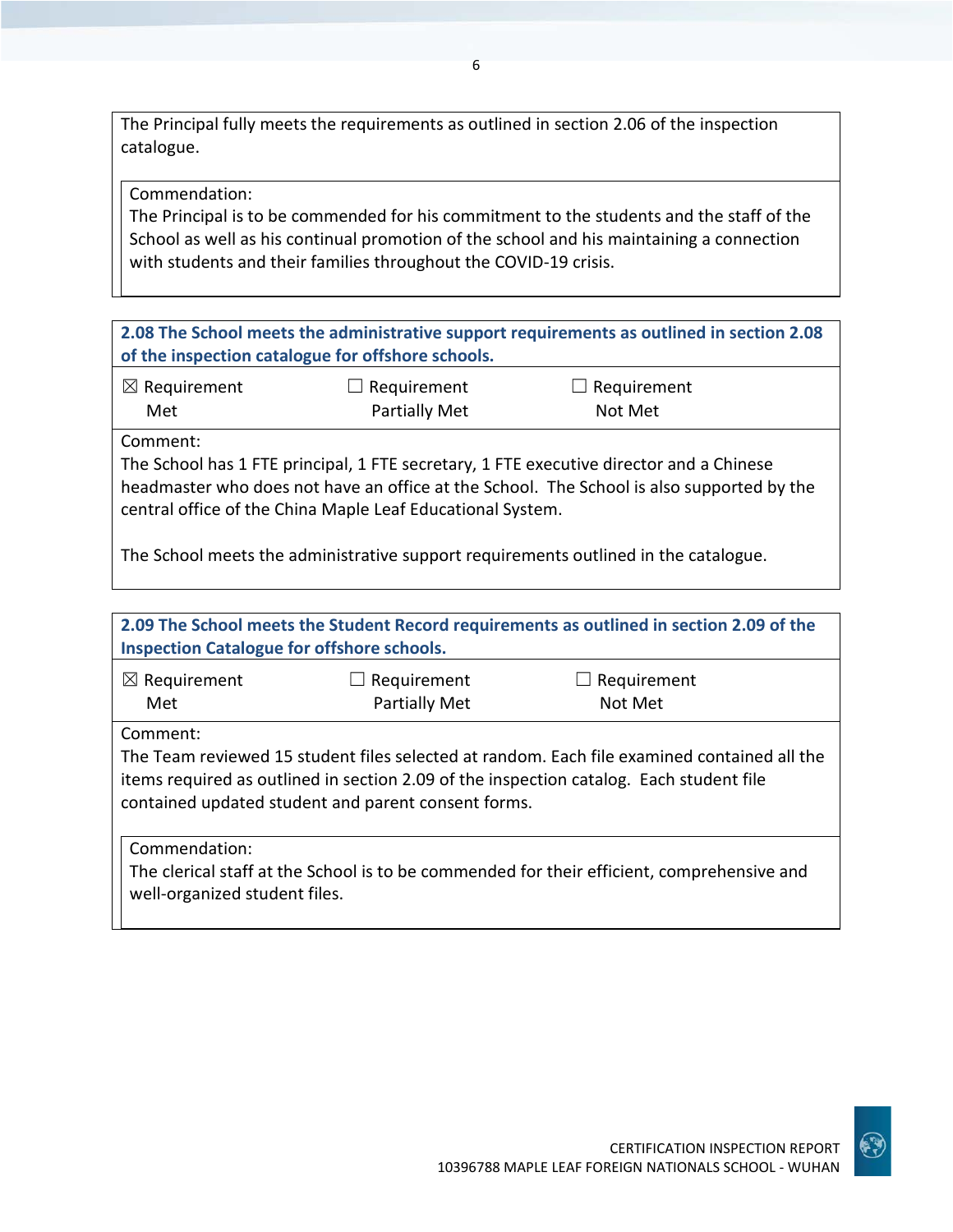# **2.10-2.18 The School meets the teacher certification requirements as outlined in sections 2.10-2.18 of the inspection catalogue for offshore schools.**

| $\boxtimes$ Requirement | $\Box$ Requirement   | $\Box$ Requirement |
|-------------------------|----------------------|--------------------|
| Met                     | <b>Partially Met</b> | Not Met            |

## Comment:

The Team reviewed all the files of BC teachers employed at the school who were either teaching onsite or through distance-learning due to COVID-19 restrictions. Each teacher file contains all of the items required in the inspection catalogue. One teacher does not have her Certificate of Qualification but has a Letter of Exemption until April 2021. The teacher with the Letter of Exemption is being supported with her application for her Certificate of Qualification by the School and by China Maple Leaf Educational System. The School has informed the Team that the approval of her application is imminent.

The School has two locally certified teachers. Proof of certification and university graduation were provided in both English and Mandarin.

Commendation: The clerical staff at the School are to be commended for the well organized and complete documentation on each teacher file.

|                                | 2.19 of the inspection catalogue for offshore schools.                                                                                                             | 2.19 The School meets the requirements for curriculum implementation outlined in section                                                                                                                                                                                                                                                                                           |  |
|--------------------------------|--------------------------------------------------------------------------------------------------------------------------------------------------------------------|------------------------------------------------------------------------------------------------------------------------------------------------------------------------------------------------------------------------------------------------------------------------------------------------------------------------------------------------------------------------------------|--|
| $\boxtimes$ Requirement<br>Met | Requirement<br><b>Partially Met</b>                                                                                                                                | Requirement<br>Not Met                                                                                                                                                                                                                                                                                                                                                             |  |
| Comment:                       | grade 9 appeared through review of course outlines, unit plans, lesson plans and<br>projects, peer and self- evaluation were identified in the planning documents. | Evidence that the School has fully implemented the new curriculum for kindergarten through<br>conversations with the teachers. Practices such as active learning, group work, inquiry-based                                                                                                                                                                                        |  |
|                                |                                                                                                                                                                    | The School supports teachers new to the BC curriculum through professional development,<br>teacher-mentoring and administrative release time for observing other teachers. Inquiry<br>based learning, social emotional learning, assessment strategies, vocabulary acquisition and<br>First Peoples' resources have been the focus when acquiring teaching and learning resources. |  |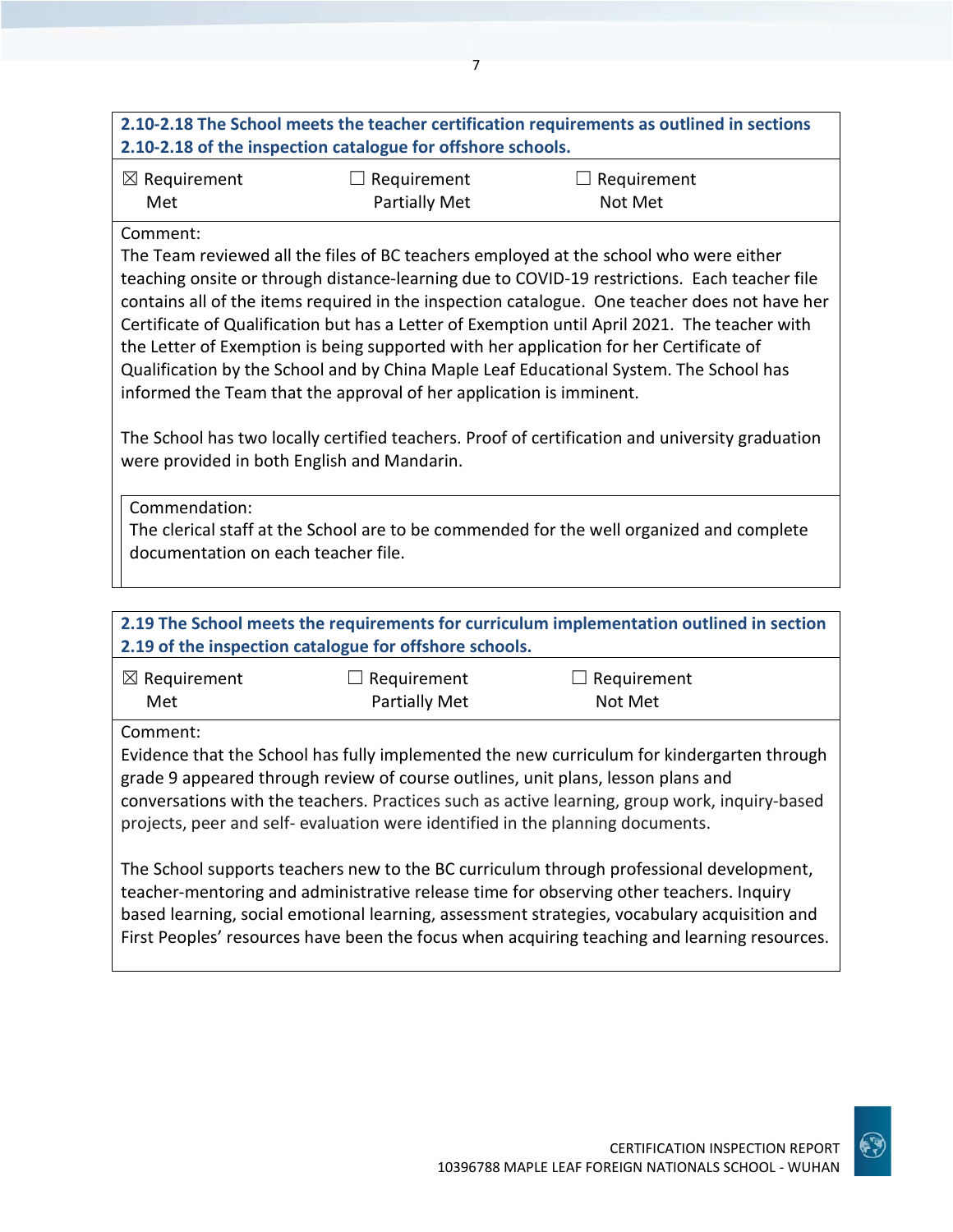|                                                      | as outlined in section 2.20 of the inspection catalogue for offshore schools. | 2.20 The School meets the requirements for English language assessment and acquisition                                                                                                                                                                                                                                                                                                                                                                                                                                                                                   |
|------------------------------------------------------|-------------------------------------------------------------------------------|--------------------------------------------------------------------------------------------------------------------------------------------------------------------------------------------------------------------------------------------------------------------------------------------------------------------------------------------------------------------------------------------------------------------------------------------------------------------------------------------------------------------------------------------------------------------------|
| $\boxtimes$ Requirement<br>Met                       | $\Box$ Requirement<br><b>Partially Met</b>                                    | $\Box$ Requirement<br>Not Met                                                                                                                                                                                                                                                                                                                                                                                                                                                                                                                                            |
| Comment:<br>parents.                                 |                                                                               | The Team examined the English language entrance assessment. It includes listening,<br>speaking, reading and writing. The Principal conducts the interviews and makes the decisions<br>regarding admission as well as how much ELL support is required. If the student is deemed<br>well below the age appropriate grade level, the grade placement is discussed with the                                                                                                                                                                                                 |
|                                                      | through online activities and should be in the school by the end of November. | CMLES (parent system) has initiated a systems approach to assist all schools in improving<br>student achievement in English language proficiency. These initiatives include the Maple Leaf<br>3 key English language instructional strategies for use by all teachers and ongoing<br>professional development offered to staff in the area of ELL teaching strategies. Along with<br>the principal's help, an experienced ELL teacher is presently supporting the classrooms                                                                                             |
|                                                      |                                                                               | Students in grade 3 to 9 requiring ELL support receive 6 to 8 hours of targeted ELL<br>instruction/support a week. Students in grade 1 and 2 receive push-in support for 6 to 8<br>hours per week. The K-1 class has a full-time bilingual assistant. Class sizes are small.<br>Students have online access to Reading A-Z, IXL (Math, English and Science) and ReadTheory.<br>Running records, reading tests and all data collection for grades K-6 occur monthly. Grades 7-<br>9 are accessed each term. Decisions are then made regarding individualized ELL support. |
| Commendation:<br>language acquisition at all levels. |                                                                               | The School is to be commended for the coordinated emphasis on improving student English                                                                                                                                                                                                                                                                                                                                                                                                                                                                                  |
| for offshore schools.                                |                                                                               | 2.21(a-e) The School meets the course credit requirements (equivalency, challenge,<br>exemptions and BAA courses) as outlined in section 2.21 (a-e) of the inspection catalogue                                                                                                                                                                                                                                                                                                                                                                                          |
| $\boxtimes$ Requirement                              | Requirement                                                                   | Requirement                                                                                                                                                                                                                                                                                                                                                                                                                                                                                                                                                              |

 Met Comment:

As a K to 9 school, there are no equivalency or challenge questions. Records of courses completed and grades where appropriate are maintained through the PowerSchool Management System.

Partially Met

Not Met

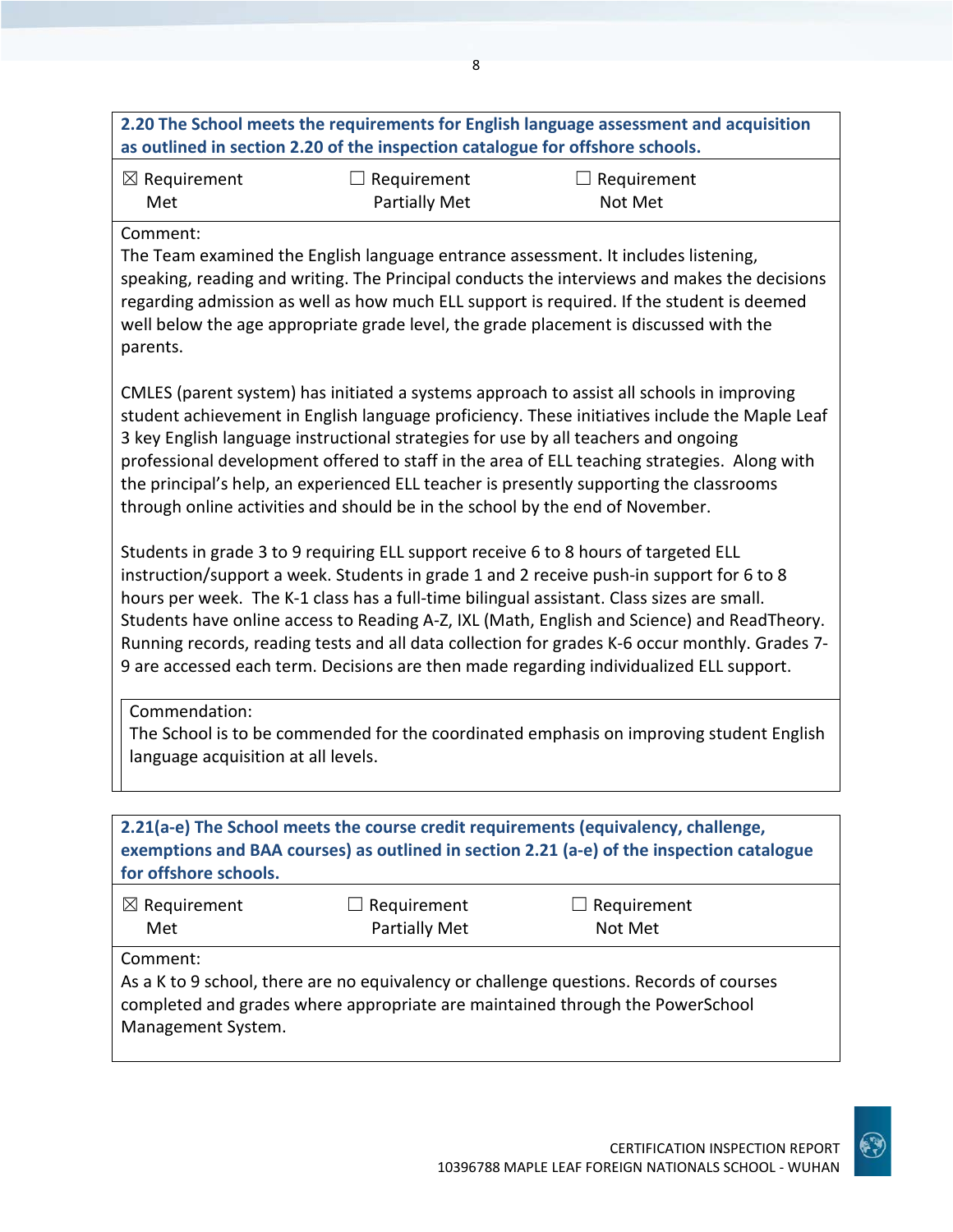There are no BAA courses offered. All PHE courses are taught by BC-certified teachers. Beginning, intermediate and advanced Mandarin are taught by locally certified teachers. Letters granting exemption for two local teachers to teach these subjects are on file.

**2.21(f-g) The School meets the course overview/course planning requirements as outlined in Schedule B Part I, 2. (e) of the Agreement; namely, that all BC program courses offered in the School meet or exceed the ministry learning outcomes/learning standards identified in the educational program guides for each course.**

| $\boxtimes$ Requirement | $\Box$ Requirement   | $\Box$ Requirement |
|-------------------------|----------------------|--------------------|
| Met                     | <b>Partially Met</b> | Not Met            |

## Comment:

The Team confirms that planning documents meet the learning outcomes/standards identified in the BC Ministry of Education Educational Program Guides. Each subject has an overview and unit plans that include content, teaching strategies, assessment and evaluation methods that are linked to the BC learning standards. The course outlines and unit plans follow a consistent format that includes the Core Competencies, Curricular Competencies and First Peoples Principles of Learning. Each plan begins with Ministry curricula of establishing goals through the Understand, Do and Know method of organization. This is followed by the teacher's individualization of time, activities, diagnostic, formative and summative assessments. There is an outline for each subject in each grade. There was evidence that BC Performance Standards and the BC Ministry's ELL Standards were the focus during planning.

**2.22 The School meets the instructional time allotment requirements as outlined in section 4.5 of the inspection catalogue for offshore schools, including the requirements set out in sections 1.1 to 6, with the exception of s. 4(5)(b), 4 (6), 5 (8)(a) and (d) and s. 5.3 of Ministerial Order 41/91, the Educational Standards Order, enacted under the Independent School Act.**

| $\boxtimes$ Requirement | $\Box$ Requirement | $\Box$ Requirement |
|-------------------------|--------------------|--------------------|
| Met                     | Partially Met      | Not Met            |

#### Comment:

The Team confirms that the school exceeds the required instructional hours of 850 hours. There are 173 days in session with 5.42 hours/day of instruction for grades K through grade 2 totaling 936.95 hours and 5.75 hours/day for grades 3 through 9 totaling 994.75 hours. The School operates on a linear timetable.

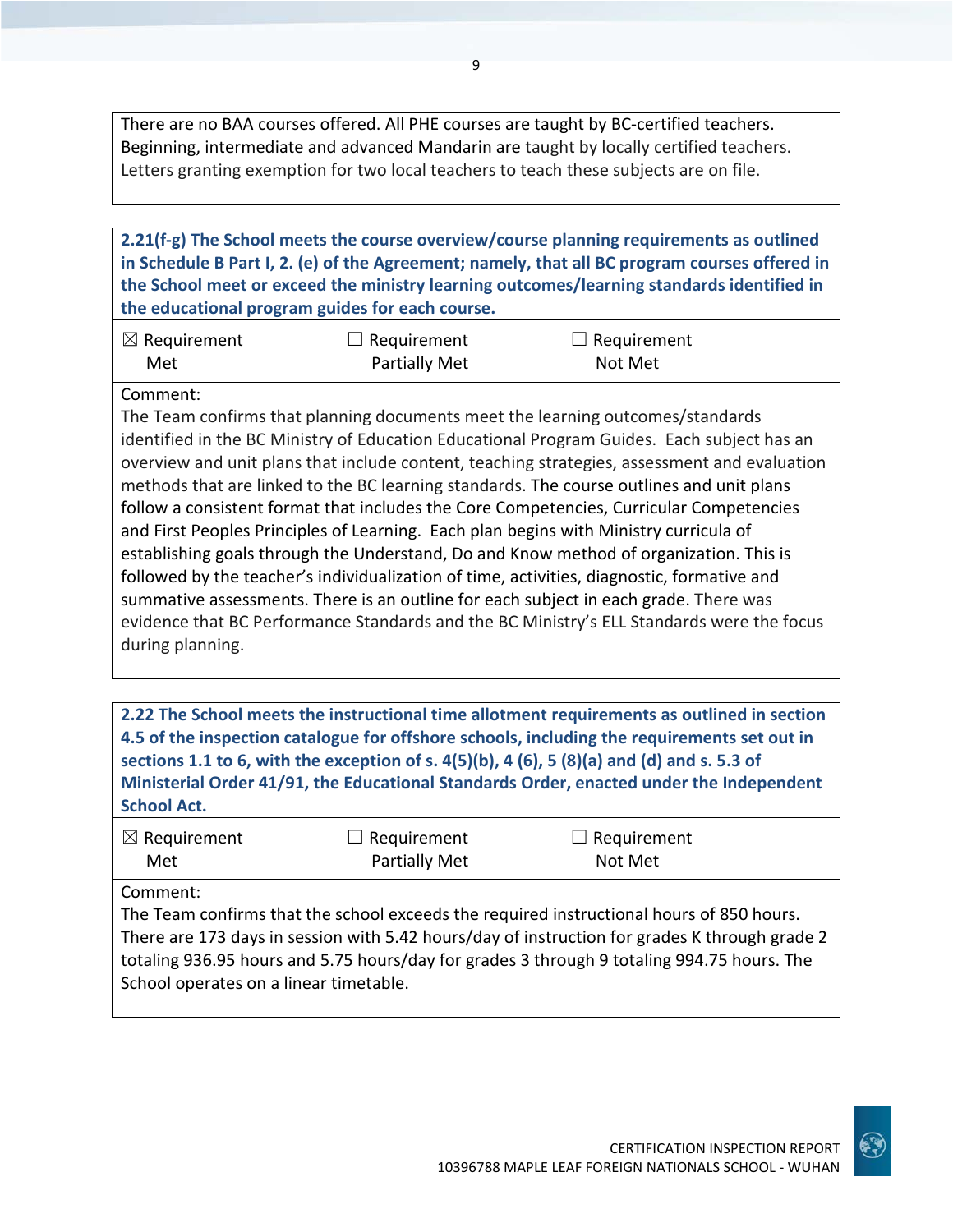# **2.23 The School meets the assessment methods requirements as outlined in section 2.23 of the inspection catalogue for offshore schools.**

| $\boxtimes$ Requirement | $\Box$ Requirement   | $\Box$ Requirement |
|-------------------------|----------------------|--------------------|
| Met                     | <b>Partially Met</b> | Not Met            |

## Comment:

As an elementary/middle school, no formal provincial assessments (i.e. the Numeracy or Literacy assessments) occur. Planning documents evidenced that assessment practices were based on provincially recognized, standards-based assessment.

The School participates in the annual FSA for grades 4 and 7. Results from the assessments are evaluated and used to drive targets for student improvement/learning. School wide marking of the assessments assist the staff in ensuring that their assessment practices are aligned with BC expectations.

Planning documents showed many opportunities for students to demonstrate their learning and understanding of Big Ideas, core and curricular competencies in a variety of ways. Diagnostic, formative and summative assessment are used to communicate the progress of the students to students and parents. Differentiated instruction is used to accommodate the wide range of learners. During an interview with students, they discussed how they had to evaluate themselves on the core competencies as well as subject activities.

The Team examined a number of student assessments. They showed, through self-reflection, that students could identify and understand core competencies at the appropriate level and what they had to do to further their learning.

Commendation:

The School is to be commended for the extensive, varied and data-based driven assessment practices that were evident at all grade levels.

| 2.24 The School meets the learning resources requirements as outlined in section 2.24 of<br>the inspection catalogue for offshore schools. |                                     |                                                                                                                                                                                                                                                                                                                                                                                                                                                                               |  |
|--------------------------------------------------------------------------------------------------------------------------------------------|-------------------------------------|-------------------------------------------------------------------------------------------------------------------------------------------------------------------------------------------------------------------------------------------------------------------------------------------------------------------------------------------------------------------------------------------------------------------------------------------------------------------------------|--|
| $\boxtimes$ Requirement<br>Met                                                                                                             | Requirement<br><b>Partially Met</b> | Requirement<br>Not Met                                                                                                                                                                                                                                                                                                                                                                                                                                                        |  |
| Comment:<br><b>Education System.</b>                                                                                                       |                                     | The School has an automated library that is managed by a part-time librarian. Classes are<br>regularly booked into the library. An annual budget based on student population allows for a<br>continual increase of titles. Teachers have input regarding the selections. Classroom libraries<br>are being enhanced as well. Textbook use is at teacher discretion and the School has ample<br>subject-based resources. Annual purchases are made through the China Maple Leaf |  |

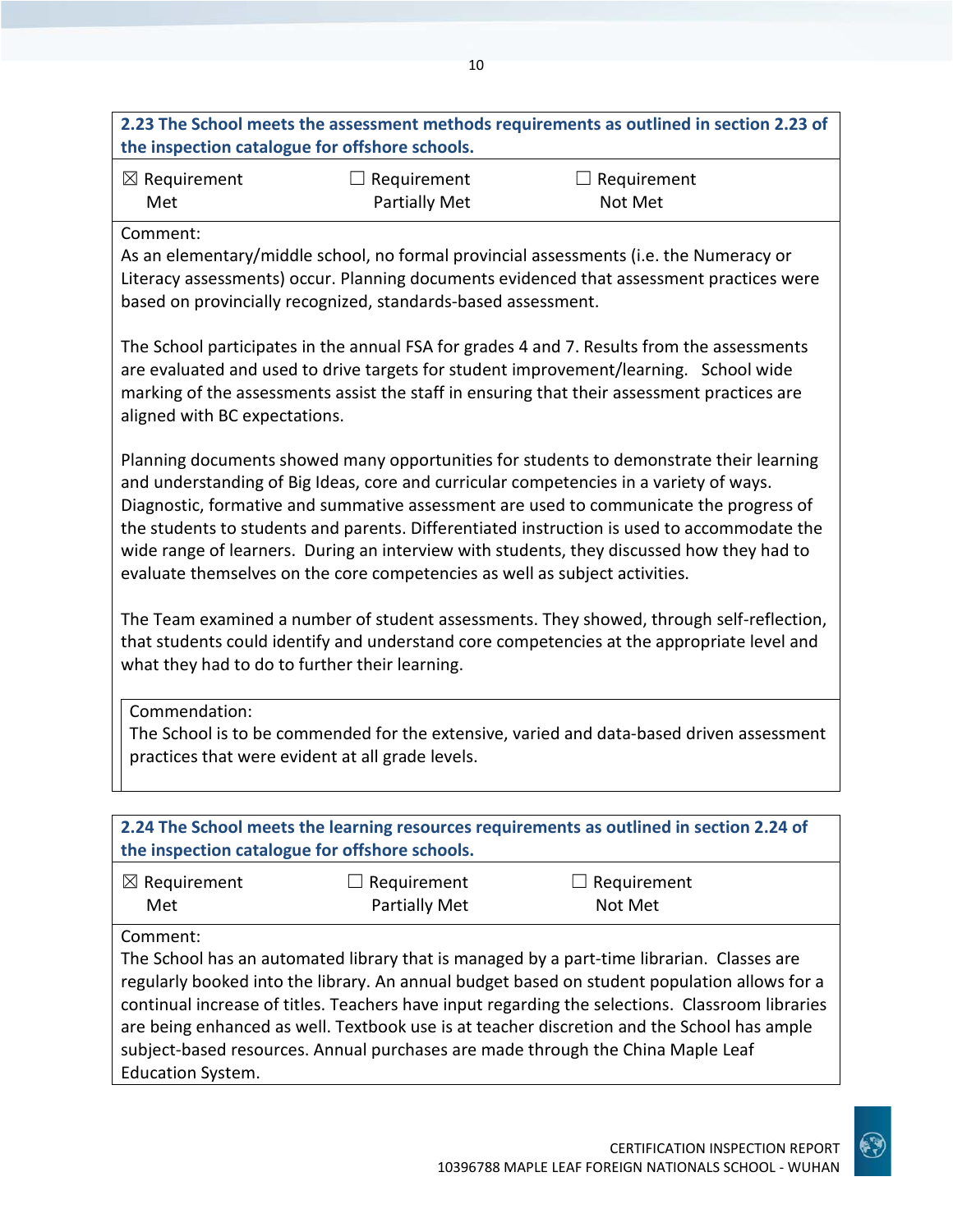Each classroom has a Smart TV for interactive use and some classrooms have several desktop stations. A computer lab is available and the primary classrooms each have a number of tablets. Students in grades 5 through 9 are encouraged to have their own laptop and use them on a daily basis. Teachers and students have access to a wireless network. Online subscriptions include Reading A-Z, IXL (Language Arts, Science and Math), LESPlan, and Brain Pop. Students have an Office365 account and access to Canvas LMS. Teachers use Class Dojo for class management and communication to parents.

| 2.25 The School meets the student progress report requirements as outlined in section 2.25 |
|--------------------------------------------------------------------------------------------|
| of the inspection catalogue for offshore schools.                                          |

| $\boxtimes$ Requirement | $\Box$ Requirement   | $\Box$ Requirement |
|-------------------------|----------------------|--------------------|
| Met                     | <b>Partially Met</b> | Not Met            |

Comment:

The Team reviewed a sampling of report cards from the previous year. The School uses the PowerSchool information system to store grades and other data. The Team noted that report cards met all the Ministry requirements. The report cards have comments that are meaningful, prescriptive and specific in terms of what a student is able to do and what areas they need to improve.

Teachers communicate to the parent community through school secretaries, Class DoJo which has translation capabilities, a weekly email from the principal and a school newsletter. Each class sends home a Monthly Learning Plan, and parent/student/teacher conferences occur at the end of each of the four terms. Pictures of school wide activities are shared on the school website.

There are three reporting periods and supplemented with parent meetings every six weeks. Interim reports for struggling learners are sent every mid-term.

Assemblies presenting student learning occur monthly and parents are invited to attend.

Commendation:

The School is to be commended for the thoroughly written report cards as well as the frequency and wide variety of methods used when communicating with the parent community.

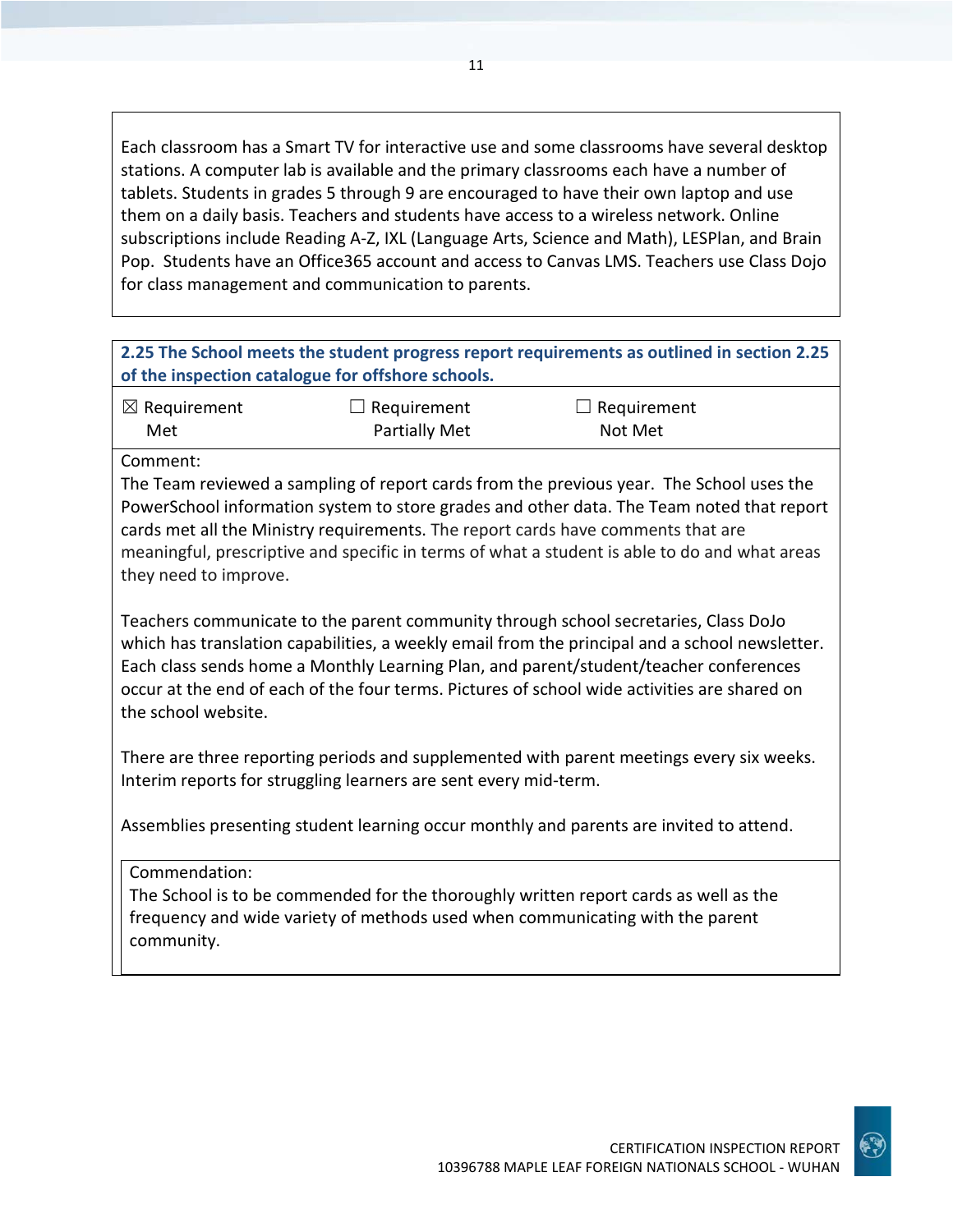# **2.26 The School meets the parent/student handbook requirements as outlined in section 2.26 of the inspection catalogue for offshore schools.**

| $\boxtimes$ Requirement | $\Box$ Requirement   | $\Box$ Requirement |
|-------------------------|----------------------|--------------------|
| Met                     | <b>Partially Met</b> | Not Met            |

## Comment:

The Team reviewed the parent student handbook. The handbook contains policy on student admissions, student behaviour and a student code of conduct, academic information, school calendar and timetable, a policy on the supervision of students, an assessment reporting policy, a process for appeals and emergency evacuation procedures.

China Maple Leaf Educational System has a policy for the relocation of students in the event of a short-term or long-term closure of the school which would require a relocation of the students to another facility. The handbook is available to parents and staff on the first day of school. An electronic copy is also available. Students come from 20 different countries, so Class Dojo is used for communication with parents when multiple translations are necessary.

The parent/student handbook meets the requirements outlined in the inspection catalogue.

| 2.27 The School meets the teacher handbook requirements as outlined in section 2.27 of<br>the inspection catalogue for offshore schools.                                                                                                                                                                                                                                                                                                                                                                                 |                      |             |  |
|--------------------------------------------------------------------------------------------------------------------------------------------------------------------------------------------------------------------------------------------------------------------------------------------------------------------------------------------------------------------------------------------------------------------------------------------------------------------------------------------------------------------------|----------------------|-------------|--|
| $\boxtimes$ Requirement                                                                                                                                                                                                                                                                                                                                                                                                                                                                                                  | Requirement          | Requirement |  |
| Met                                                                                                                                                                                                                                                                                                                                                                                                                                                                                                                      | <b>Partially Met</b> | Not Met     |  |
| Comment:<br>The Team reviewed the teacher handbook for the School which is published through the<br>central office of the China Maple Leaf System. The handbook contains a process for resolving<br>student parent concerns, a dispute resolution policy and policies on teacher and<br>administrative evaluation. The handbook does not contain a policy regarding provincial<br>liability and a contract of employment between the owner operator and teachers. The<br>statement is included in each teacher contract. |                      |             |  |
| China Maple Leaf Systems planned to bring the foreign nationals schools principals together<br>last spring to develop a separate teacher handbook for the foreign nationals schools. It is still<br>the plan to implement this suggestion as soon as it is possible to bring staff together to do so.                                                                                                                                                                                                                    |                      |             |  |
| The handbook meets the requirements outlined in the inspection catalogue                                                                                                                                                                                                                                                                                                                                                                                                                                                 |                      |             |  |